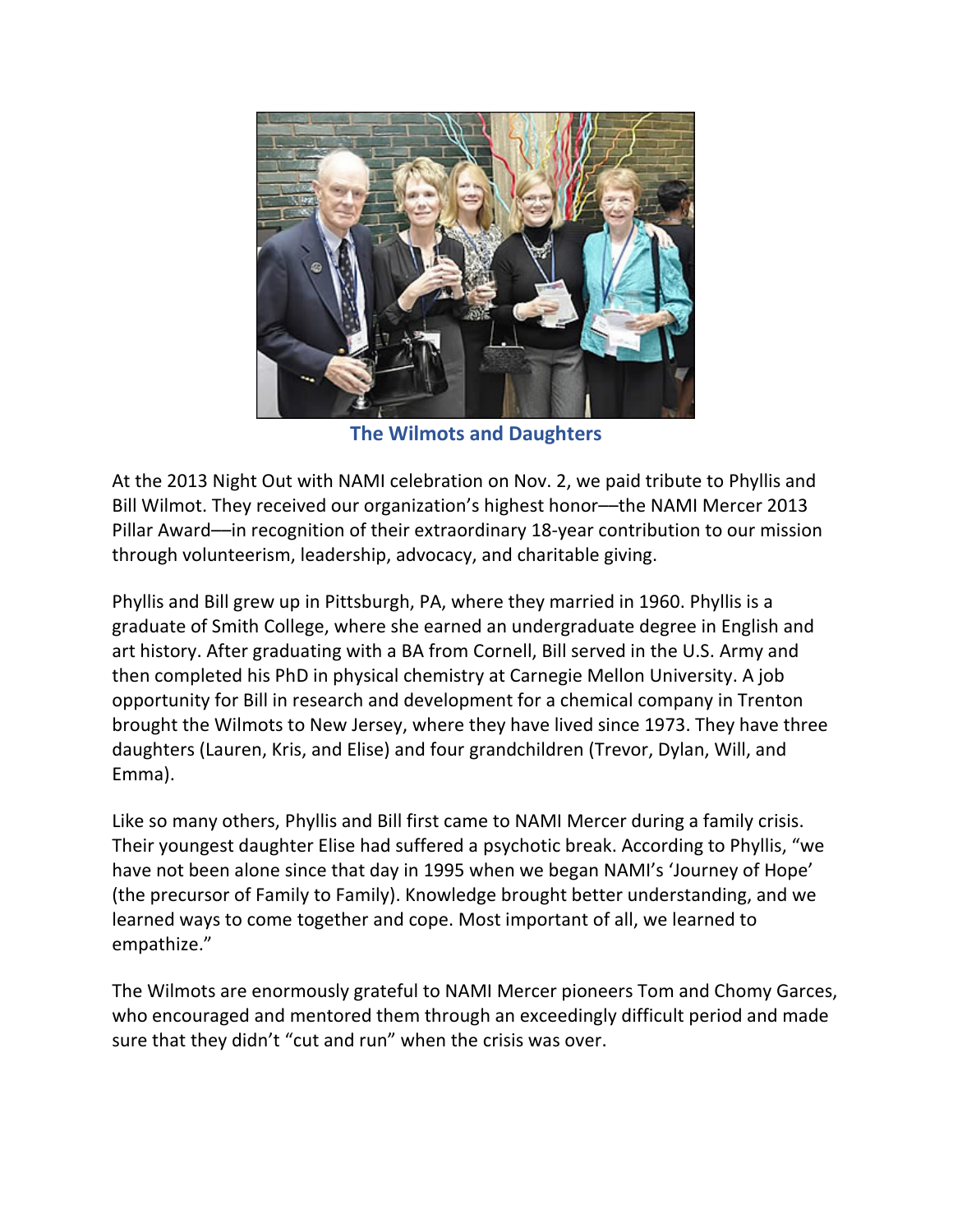"As important as NAMI's help is in a crisis situation, the ongoing connection is what really sustains us," explains Phyllis. Bill believes that NAMI was a "god-send" for his family, especially for Elise, who has participated in every consumer activity. Over the years, she has moved from disability to recovery and full-time employment.

Likewise, the Wilmots' long-term contribution has enabled NAMI to flourish and grow. Their strong belief in the possibility of recovery has inspired all of us.

Bill's volunteer work for NAMI began in 1996, when he trained to teach the Journey of Hope course. He served as a Board member from 1996 to 2006 and as president from 1998 to 2002. During his tenure, NAMI Mercer:

- grew more than 50 percent;
- received the "2001 Affiliate of the Year Award" from NAMI National;
- committed to hiring a paid executive director;
- raised sufficient funds through individual and business contributions, foundation grants (especially Robert Wood Johnson), and the proceeds from the first fund raising event (2001), which honored John Forbes Nash, Jr. with a special showing of " A Beautiful Mind" and a dinner underwritten by Janssen Pharmaceutica;
- launched "Visions for Tomorrow," the precursor of NAMI Basics;
- initiated a successful campaign for involuntary outpatient commitment.

Phyllis' volunteer work for NAMI Mercer is equally impressive. She served on the Board for four years, on the Intensive Family Support Services (IFSS) Oversight Committee for six years, on the NAMI State Family Support Plan Committee for five years, and on the Walk Committee for two years. With 20-years of experience working as a counselor for Planned Parenthood and 10 years for CONTACT, Phyllis has been a valuable asset to our Helpline. She also is a long-term member of the Just Friends Committee, where she is pleased that consumers have assumed most of the leadership responsibilities.

In recognition of their volunteerism and advocacy for the rights of persons with mental illness, the Wilmots received the 2009 Mary Jo Codey Award sponsored by Family Guidance Center/Family and Children's Services (FGC/FACS).

With all the time and energy that they have devoted to NAMI Mercer, it is hard to believe that Phyllis and Bill also have been active volunteers for many other organizations. They have served as deacons and trustees of the Presbyterian Church of Lawrenceville and volunteered in various capacities at the Trenton Area Soup Kitchen for more than 20 years. Bill was a two-term member of the Board of Greater Trenton Behavioral Healthcare and tutored at the Haitian Center of the Diocese of Trenton for nearly two decades. In addition to her volunteer work at Planned Parenthood and